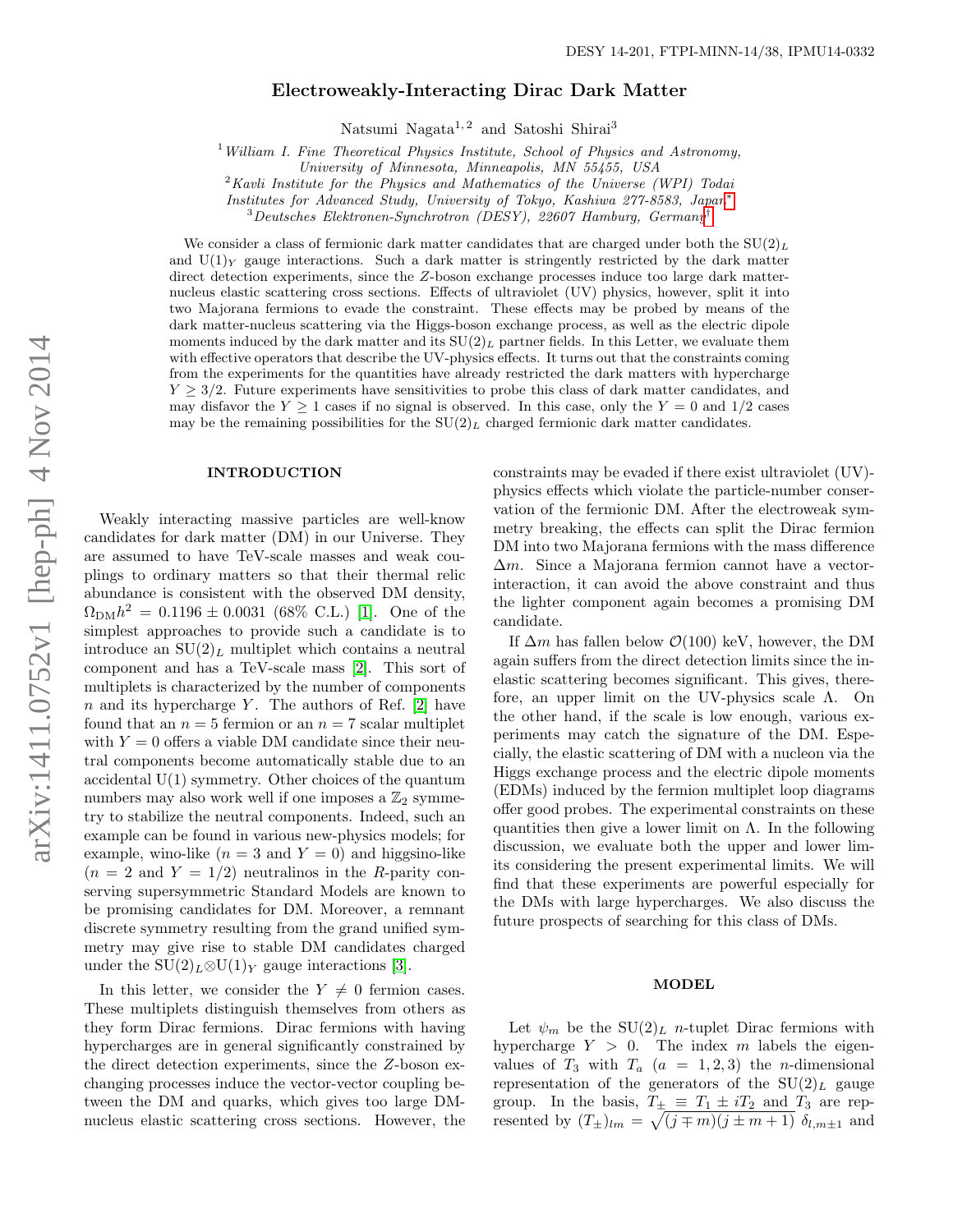$(T_3)_{lm} = m \delta_{lm}$  with  $j \equiv \frac{n-1}{2}$ . We require that the multiplets should contain the neutral components; the condition reads  $Y \leq j$  and  $(j - Y)$  being an integer. Further, the lightest neutral component is assumed to be the dominant component of DM in the Universe. The mass term of the multiplets is given by

$$
\mathcal{L}_{\text{mass}} = -\mu \overline{\psi} \psi \tag{1}
$$

with  $\mu$  taken to be real and positive, without loss of generality. We assume it to be around TeV scale in the following discussion. Without UV-physics effects, the fermions interact with the Standard Model sector only through the gauge interactions. As discussed in the Introduction, however, it is required to include the effects to evade the constraints coming from the DM direct de-tection experiments.<sup>[1](#page-1-0)</sup> Such effects are described by the following effective operators that break the conservation of the fermion number associated with the multiplets:[2](#page-1-1)

$$
\mathcal{L}_{\text{eff}}^{(c)} = \frac{c_s}{2\Lambda^{(4Y-1)}} \sum_{M,m,m'} \langle jmjm' | (2Y)M \rangle [(H)^{4Y}_{M}]^* \overline{\psi_m^c} \psi_{m'}
$$
  
+ h.c. , (2)

where  $c_s$  is an  $\mathcal{O}(1)$  dimension-less constant and  $\psi^c$  is the anti-particle field of  $\psi$ ;  $\Lambda$  is taken to be real and positive without loss of generality.  $H = (H^+, H^0)^T$ is the Higgs field;  $(H)^k$  is composed of k Higgs fields to form an isospin- $k/2$  object and defined such that its lowest component is given by  $(H^0)^k$ ;  $\langle jmj'm'|JM\rangle$ are the Clebsch-Gordan coefficients. Notice that from their symmetry properties,  $\langle jmjm' | (2Y)M \rangle$  =  $(-1)^{2(j-Y)}\langle jm'jm|(2Y)M\rangle$  follows, and thus the oper-ators in Eq. [\(2\)](#page-1-2) vanish unless  $(j - Y)$  is an integer. The condition is, however, always satisfied in the present scenario since we have assumed that the multiplets have the neutral components.

In general, the UV-physics effects that induce the above operator also generate other operators that have lower mass dimensions but give no contribution to the mass splitting between the neutral components. Among them, the following dimension-five operators give rise to the dominant contribution to the low-energy physics:<sup>[3](#page-1-3)</sup>

$$
\mathcal{L}_{\text{eff}}^{(d)} = \frac{1}{\Lambda} |H|^2 \overline{\psi}(d_s + id_{s5} \gamma_5) \psi + \frac{1}{\Lambda} (H^* t_a H) \overline{\psi}(d_t + id_{t5} \gamma_5) T_a \psi ,
$$
 (3)

where  $t_a \equiv \sigma_a/2$  with  $\sigma_a$  the Pauli matrices, and the coefficients are dimension-less and of  $\mathcal{O}(1)$ . In what follows,

we study the phenomenology of these  $SU(2)_L$  multiplets in the presence of the effective operators  $(2)$  and  $(3)$ ,<sup>[4](#page-1-5)</sup> and discuss the constraints on  $\Lambda$  for each Y.

## INELASTIC SCATTERING

As mentioned above, the effective operators in Eq. [\(2\)](#page-1-2) generate the mass splitting between the neutral components after the electroweak symmetry breaking. Once the Higgs field gets a vacuum expectation value,  $\langle H \rangle =$  $(0, v)^T / \sqrt{2}$  with  $v \approx 246$  GeV, the operators yield the mass splitting as

<span id="page-1-6"></span>
$$
\Delta m = \frac{v^{4Y} C_{jY} |c_s|}{2^{(2Y-1)} \Lambda^{(4Y-1)}} . \tag{4}
$$

Here we define  $C_{jY} \equiv \langle jY jY | (2Y) \rangle$ .

<span id="page-1-2"></span>If  $\Delta m < \mathcal{O}(100)$  keV, the inelastic scattering of the DM with a nucleus may occur via the Z-boson exchange processes, which is significantly restricted by the direct detection experiments. The scattering cross section is

$$
\sigma_{\text{inel}} = \frac{G_F^2 Y^2}{2\pi} [N - (1 - 4\sin^2 \theta_W) Z]^2 M_{\text{red}}^2 . \quad (5)
$$

Here,  $G_F$  is the Fermi constant;  $\theta_W$  is the weak mixing angle;  $M_{\text{red}}$  is the reduced mass in the DM-target nucleus system; Z and N are the numbers of protons and neutrons in the nucleus, respectively. By using the cross section, we obtain the differential event rate with the recoil energy  $E_R$  in a direct detection experiment as

$$
\frac{dR}{dE_R} = \frac{N_T m_T \rho_{\rm DM}}{2m_{\rm DM} M_{\rm red}^2} \sigma_{\rm inel} F^2(E_R) \int_{v_{\rm min}}^{\infty} \frac{f(v)}{v} dv , \quad (6)
$$

where  $N_T$  is the number of the target nuclei;  $m_{\text{DM}}$  and  $m<sub>T</sub>$  are the masses of the DM and the nucleus, respectively;  $\rho_{DM}$  is the local DM density;  $f(v)$  is the local DM velocity distribution;  $F^2(E_R)$  denotes a nuclear form factor. The minimum speed  $v_{\text{min}}$  in the integral is given by

$$
v_{\min} = \frac{c}{\sqrt{2m_T E_R}} \left( \frac{m_T E_R}{M_{\text{red}}} + \Delta m \right) . \tag{7}
$$

<span id="page-1-4"></span>Current direct detection experiments have sensitivities to a recoil energy of  $E_R < \mathcal{O}(100)$  keV, and thus the event rate R strongly depends on  $\Delta m$  if  $\Delta m < \mathcal{O}(100)$  keV, while the scattering basically never happens if  $\Delta m \gg$ 1 MeV. As a consequence, the direct detection experiments impose a lower limit on the mass difference, which is interpreted as an upper limit on the scale  $\Lambda$  through the relation in Eq. [\(4\)](#page-1-6).

In Fig. [1,](#page-2-0) we show the constraints on the mass splitting  $\Delta m$  coming from the direct detection experiments as

<span id="page-1-0"></span><sup>&</sup>lt;sup>1</sup> The constraints can be also avoided if  $\mu$  is much higher than the TeV scale. Such a possibility is studied in Ref. [\[4\]](#page-4-5).

<span id="page-1-1"></span><sup>2</sup> In addition, there is a similar pseudo-scalar operator. However, we find that it plays no role in the following discussion.

<span id="page-1-3"></span><sup>3</sup> Dipole-type operators are usually suppressed by a loop-factor, and thus their contribution is sub-dominant.

<span id="page-1-5"></span> $4$  For recent related studies, see Refs. [\[5,](#page-4-6) [6\]](#page-4-7).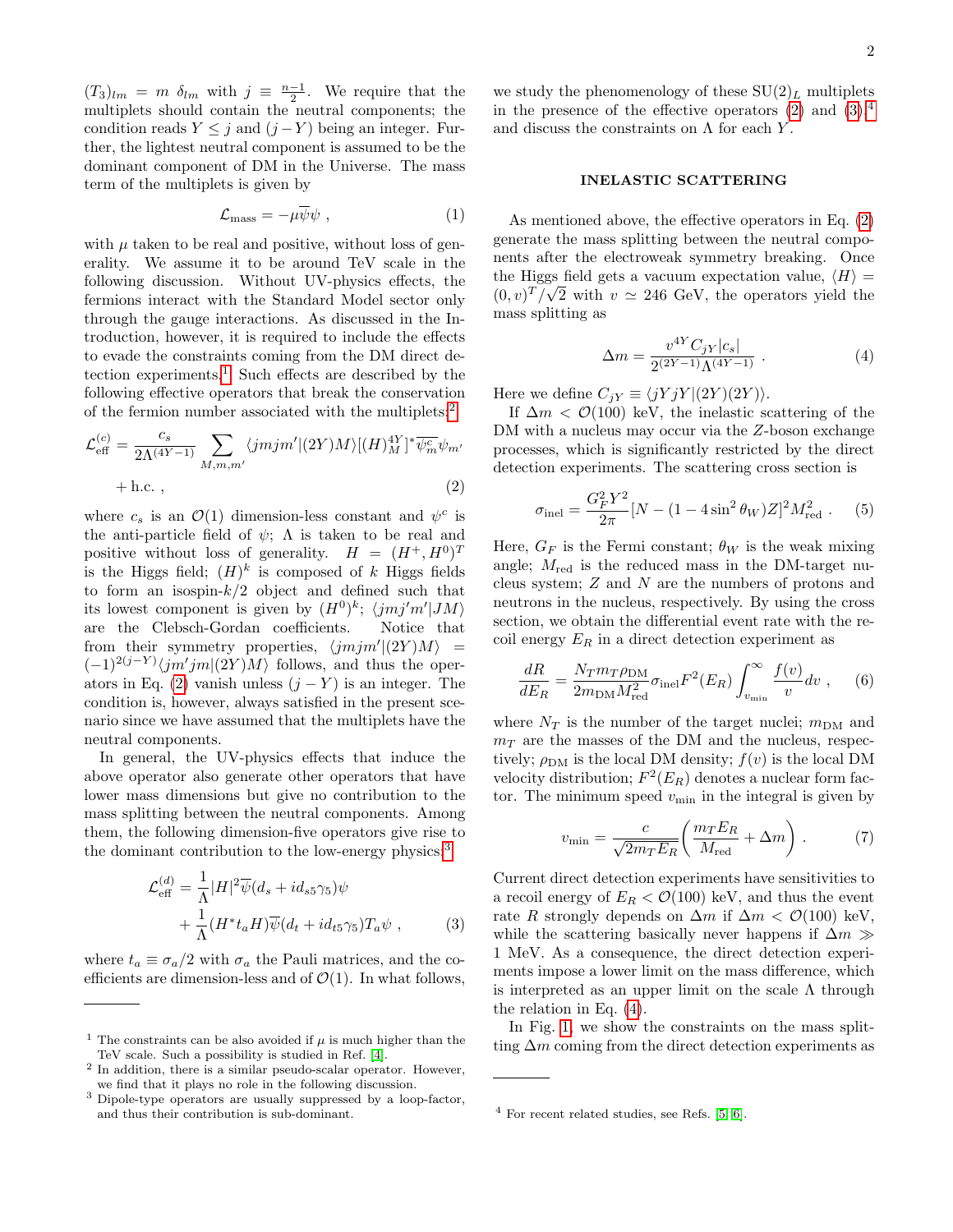

<span id="page-2-0"></span>FIG. 1. Lower bound on the mass splitting  $\Delta m$  from the inelastic-scattering limits as functions of the DM mass  $m_{DM}$ .

functions of the DM mass  $m_{\text{DM}}$ . The  $Y = 1/2, 1, 3/2, 2$ cases are presented from bottom to top. We combine the results of XENON10 [\[7\]](#page-4-8), XENON100 [\[8\]](#page-4-9) and LUX [\[9\]](#page-4-10), and give the lower limits at 90% C.L. by using a simple merging and maximum gap method [\[10,](#page-4-11) [11\]](#page-4-12). We use the same parameters for the nuclear form factor and the astrophysical DM velocity distribution as Ref. [\[7\]](#page-4-8), except for  $v_{\rm esc}$  = 544 km/s [\[12\]](#page-4-13). Although the constraints strongly depend on these parameters, the limit  $\Delta m > 100$  keV is robust in a range of the DM masses shown in the figure. As a result, we have the upperbounds on  $\Lambda$  as,

$$
\Lambda \lesssim (10^9, 3 \times 10^4, 4 \times 10^3) \text{ GeV for } Y = (\frac{1}{2}, 1, \frac{3}{2})
$$
. (8)

A larger Y leads to a smaller  $\Lambda$ , which gives significant impacts on low-energy observables, as we will see below.

#### ELASTIC SCATTERING

As we have discussed so far, by considering the inelastic scattering processes, we obtain an upper limit on the scale  $\Lambda$  for each multiplet. If the scale is low enough, on the other hand, the dimension-five operators in Eq. [\(3\)](#page-1-4) get significant. The operators induce the DM-nucleon elastic scatterings, which are again constrained by the direct detection experiments. Let us evaluate the cross sections. In the presence of the effective operators, the DM-quark scalar coupling  $f_q$  is induced as

<span id="page-2-1"></span>
$$
f_q = -\frac{1}{2m_h^2 \Lambda} (d_s + \frac{Y}{2} d_t) , \qquad (9)
$$

where  $m_h$  denotes the mass of the Higgs boson. Here we neglect the contribution of the operators in Eq. [\(2\)](#page-1-2). It is actually sub-dominant when  $Y \geq 1$ . In the following analysis we use Eq. [\(9\)](#page-2-1) for the  $Y = 1/2$  case as well, for brevity. The inclusion of the contribution is straightforward; see Ref. [\[6\]](#page-4-7) for details.



<span id="page-2-2"></span>FIG. 2. DM-proton SI scattering cross sections as functions of Λ. We set  $m<sub>DM</sub> = 1$  TeV,  $d<sub>s</sub> = 1$ , and the others coefficients to be zero. Blue shaded region represents the present bound given by the LUX experiment [\[9\]](#page-4-10), while gray shaded region indicates the border line below which the neutrino background dominates the DM signals [\[15\]](#page-4-14).

The DM-quark scalar coupling induces the effective coupling of the DM with nucleons. The DM-proton coupling is, for instance, given by

$$
\frac{f_p}{m_p} = \sum_{q=u,d,s} f_q f_{T_q} + \frac{2}{27} \sum_{Q=c,b,t} f_Q f_{T_G} . \tag{10}
$$

<span id="page-2-3"></span>Here,  $m_p$  is the proton mass, and  $f_{T_u} = 0.019$ ,  $f_{T_d} =$ 0.027,  $f_{T_s} = 0.009$ , and  $f_{T_G} \equiv 1 - \sum_{q=u,d,s} f_{T_q}$ . They are extracted from the recent results of the lattice QCD simulations [\[13\]](#page-4-15). In addition, electroweak gauge boson loop diagrams contribute to the effective coupling. The contribution is computed as [\[14\]](#page-4-16)

$$
f_p^{\text{EW}} = (n^2 - 1 - 4Y^2) f_p^W + Y^2 f_p^Z \t{,} \t(11)
$$

with  $f_p^W$   $\approx$  2.3 × 10<sup>-11</sup> GeV<sup>-2</sup> and  $f_p^Z$   $\approx$  -1.1 ×  $10^{-10}$  GeV<sup>-2</sup>. These values scarcely depend on the DM mass when it is larger than the gauge boson masses. The spin-independent (SI) DM-proton elastic scattering cross section  $\sigma_{\text{SI}}^p$  is then given by

$$
\sigma_{\rm SI}^p = \frac{4}{\pi} M_{\rm red}^2 f_p^2 \,. \tag{12}
$$

In Fig. [2,](#page-2-2) we show the DM-proton SI scattering cross sections  $\sigma_{SI}^p$  as functions of  $\Lambda$  for some selected model parameters. The  $Y = j = 1/2, 1, 3/2, 2$  cases are plotted from bottom to top. We set  $m_{DM} = 1$  TeV,  $d_s = 1$ , and the other coefficients to be zero. The cross sections turn out to be almost independent of the DM mass. The blue shaded region represents the current experimental bound given by the LUX collaboration [\[9\]](#page-4-10). As can be seen, it has already restricted the region of  $\Lambda <$  a few TeV for  $m<sub>DM</sub> = 1$  TeV. We also show the expected sensitivities of the future Xenon-based experiments [\[16\]](#page-4-17) in black dashed lines for reference. It is found that the future experiments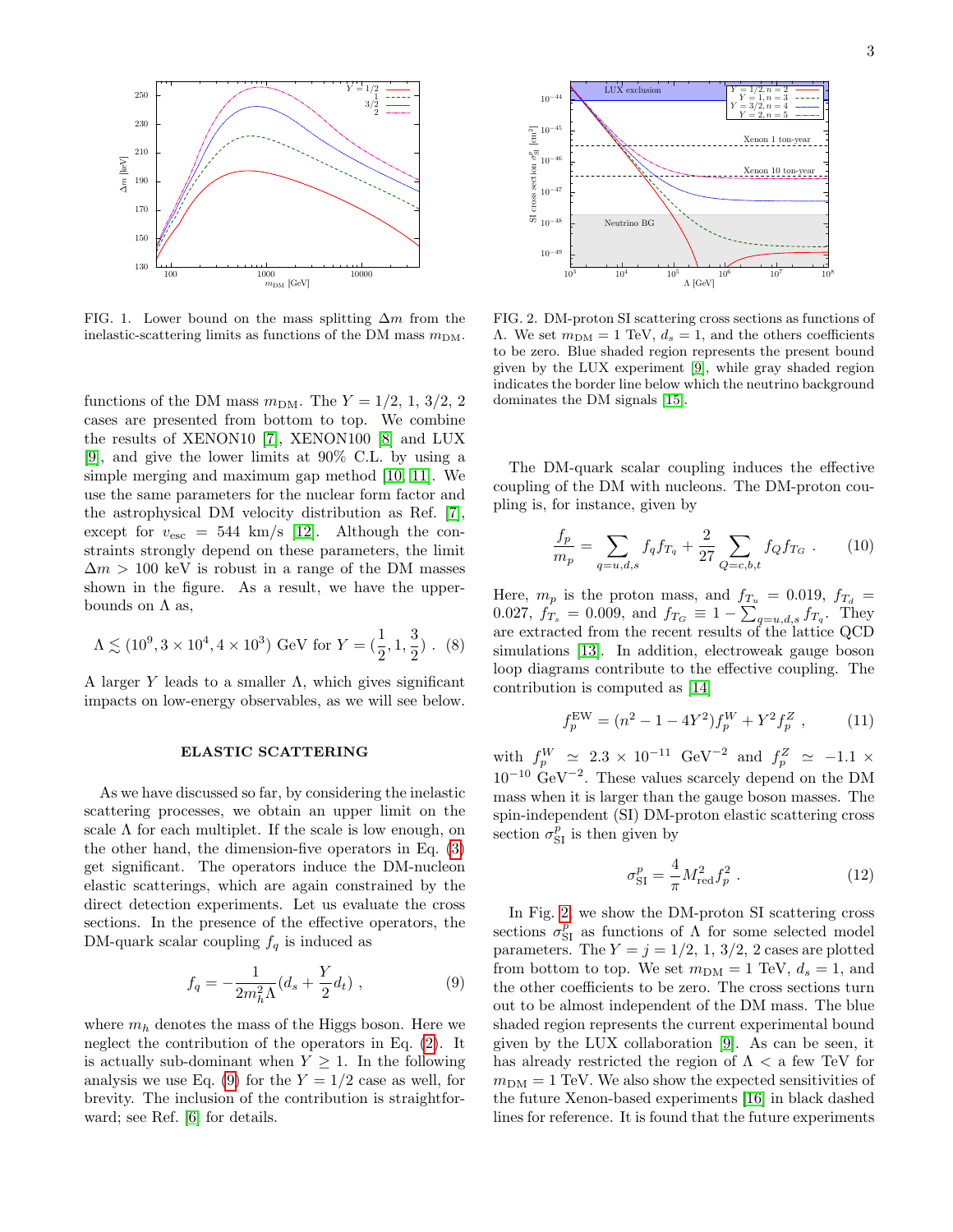can probe  $\Lambda = \mathcal{O}(10^{(4-5)})$  GeV, which is significantly higher than the conditions from the inelastic-scattering limits [\(8\)](#page-2-3) for  $Y \geq 1$ . In addition, larger Y and n tend to yield larger scattering rates via the electroweak loop contributions, which are independent of  $\Lambda$ . Anyway we see that larger Y scenarios can be relatively easily tested with future DM detection experiments.

## ELECTRIC DIPOLE MOMENTS

The DM direct detection bounds discussed above are relevant to the parity-even part of the effective operators. The parity-odd part is, on the other hand, probed or constrained with the EDMs. The experimental constraints on the quantities give another lower limit on the scale  $\Lambda$ . The EDM of a fermion  $f$  is induced at two-loop level<sup>[5](#page-3-0)</sup> through the so-called Barr-Zee diagrams [\[17\]](#page-4-18), which is computed as follows:

$$
d_f = d_f^{h\gamma} + d_f^{hZ} + d_f^{WW} , \qquad (13)
$$

with

$$
d_f^{h\gamma} = \frac{e^3 Q_f m_f n}{3(4\pi)^4 \Lambda \mu} f_0 \left(\frac{\mu^2}{m_h^2}\right) \times \left[ (n^2 - 1 + 12Y^2) d_{s5} - Y(n^2 - 1) d_{t5} \right], \qquad (14)
$$

$$
d_f^{hZ} = \frac{eg^2 m_f n}{12(4\pi)^4 \Lambda \mu} (T_f^3 - 2Q_f \sin^2 \theta_W) f_1 \left(\frac{m_Z^2}{m_h^2}, \frac{\mu^2}{m_h^2}\right)
$$
  
×  $[2\{(n^2 - 1) - 12Y^2 \tan^2 \theta_W\} d_{s5}]$   
–  $Y(n^2 - 1)(1 - \tan^2 \theta_W) d_{s5}]$  (15)

$$
-Y(n^{2}-1)(1-\tan^{2}\theta_{W})d_{t5}],
$$
\n(15)

$$
d_f^{WW} = \frac{eg^2 m_f T_f^3}{6(4\pi)^4 \Lambda \mu} Y n(n^2 - 1) d_{t5} f_0\left(\frac{\mu^2}{m_W^2}\right). \tag{16}
$$

Here,  $e = |e|$  is the positron charge; g is the  $SU(2)_L$ coupling constant;  $m_f$ ,  $Q_f$ , and  $T_f^3$  are the mass, electric charge in the unit of  $e$ , and isospin of the fermion  $f$ , respectively. The mass functions in the expressions are

$$
f_0(r) = r \int_0^1 dx \frac{1}{r - x(1 - x)} \ln\left(\frac{r}{x(1 - x)}\right), \quad (17)
$$

$$
f_1(r_1, r_2) = \frac{1}{1 - r_1} \left[ f_0(r_2) - r_1 f_0\left(\frac{r_2}{r_1}\right) \right]. \tag{18}
$$

Currently the electron EDM bound  $|d_e| \leq 8.7 \times$ 10−<sup>29</sup> ecm by the ACME Collaboration [\[18\]](#page-4-19) gives the most stringent limit on the UV-physics scale. For the



<span id="page-3-2"></span>FIG. 3. Constraints and prospects for the cut-off scale Λ. We set  $d_s = d_{s5} = c_s = 1$  and  $d_t = d_{t5} = 0$ . Each hatched region with (without) filled with same color shows the current constraints (prospects).

electron EDM, the  $h\gamma$  and WW contributions are dominant. The prefactor of Eq. [\(14\)](#page-3-1) is

$$
\frac{e^3 Q_e m_e}{3(4\pi)^4 \Lambda \mu} f_0 \simeq -3 \times 10^{-29} \text{ ecm} \times \left( \frac{10^6 \text{ GeV}^2}{\Lambda \mu} \right) \ln \left| \frac{\mu}{m_h} \right| \tag{19}
$$

<span id="page-3-1"></span>With  $\mathcal{O}(1)$  CP-violating coefficients  $d_{s5}$  and  $d_{t5}$ ,  $\Lambda$  less than several TeV is disfavored for  $m_{DM} = \mathcal{O}(1)$  TeV.

The sensitivity of the EDM measurements is expected to be improved by a few orders of magnitude in future [\[19,](#page-4-20) [20\]](#page-4-21); e.g.,  $|d_e| \sim 10^{-31}$  ecm. With the improved measurements the cut-off scale  $\Lambda$  even above the PeV scale can be tested.

## SUMMARY AND DISCUSSION

We have studied the electroweak interacting DM with non-zero hypercharge. With the higher-dimensional operators [\(2\)](#page-1-2), dangerous Z-boson mediated scatterings can be avoided if they give the mass-splitting  $\Delta m \gtrsim 100$  keV between the neutral components. However, other operators with the same cut-off scale  $\Lambda$  may induce large signals for the DM-nucleus elastic scatterings and/or the EDMs. In Fig. [3,](#page-3-2) we show the complementary feature for some selected examples. Here, we take  $d_s = d_{s5} = c_s = 1$ and  $d_t = d_{t5} = 0$ . Each hatched region with (without) filled with same color shows the current constraints (prospects). For prospects we refer to the expected reach of a Xenon-based 10 ton-year experiment [\[16\]](#page-4-17) for the direct detection limits and  $|d_e| = 10^{-31}$ ecm for the EDM bounds [\[19,](#page-4-20) [20\]](#page-4-21). Generally speaking, a larger  $n$  with Y fixed leads to a more severe limit. Note that when the cut-off scale  $\Lambda$  approaches to the DM mass, analyses based on the effective theories become invalid anymore. Constraints in such a case should be dependent on each UV model, since it implies an additional sector showing

<span id="page-3-0"></span><sup>5</sup> EDMs are in general induced also at one-loop level through the effects of UV-physics above the scale Λ. As long as  $|\mu| \ll \Lambda$ holds, however, such a contribution is sub-dominant.